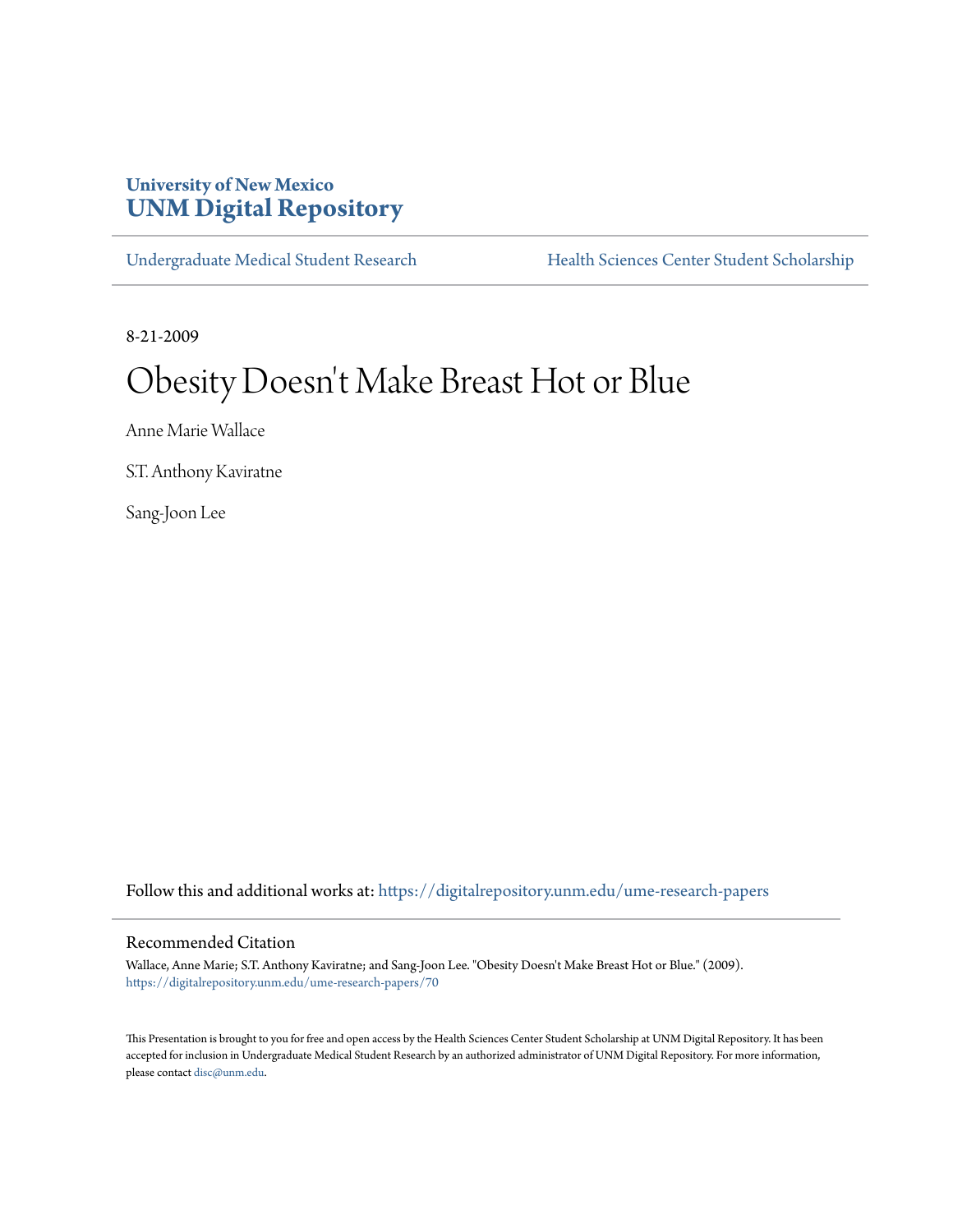# **Obesity Doesn't Make Breast Hot or Blue**

Anne Marie Wallace, MD Assistant Professor of Surgery Cancer Research and Treatment Center University of New Mexico

> S. T. Anthony Kaviratne Medical student School of Medicine University of New Mexico

Sang-Joon Lee, PhD Assistant Professor Division of Epidemiology and Biostatistics Department of Internal Medicine University of New Mexico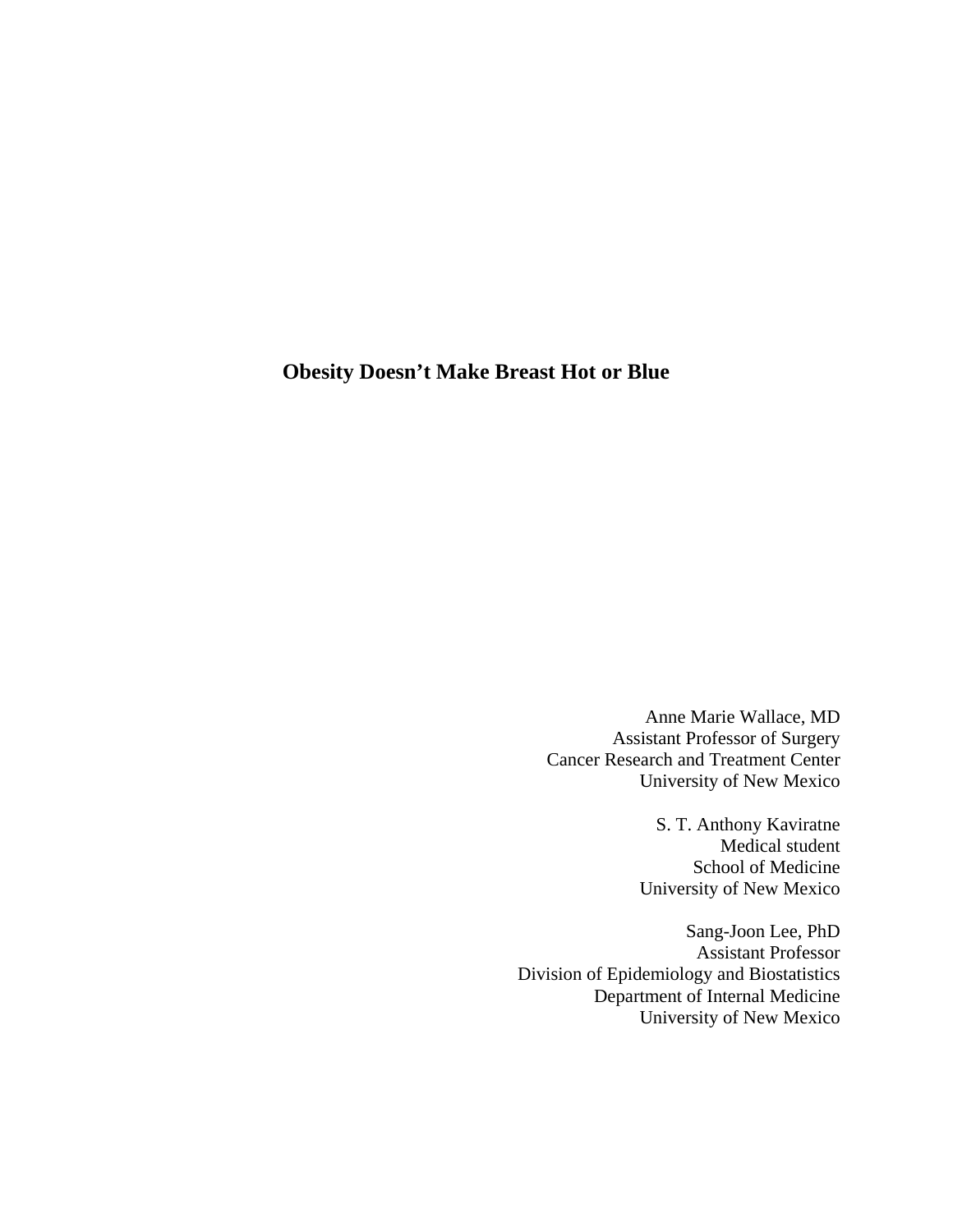#### **Abstract**

**Background**: Sentinel lymph node (SLN) mapping and biopsy have become the standard of care for axillary staging of a breast cancer patient. Higher rate of use has led to the identification of an absolute failure rate and a subset of patients who fail lymph node mapping due to causes independent of the procedure. Failure of lymph node mapping leads to more invasive procedures with higher morbidity. Body mass index has been associated with higher SLN failure rate.

**Methods**: Retrospective study of patients who underwent Sentinel lymph node procedures between October 2003 to June 2008 at University of New Mexico. After internal board review, electronic medical database was used to identify patients within study parameters, and to collect data needed for BMI calculation and SLN procedure details.

**Results**: BMI of greater than 30 had a failure rate of 44.83% with blue dye and 13.33% with technetium collide tracer (p value 0.05 and 0.04). BMI less than 30 had a failure rate of 30.56% for blue dye and 4.63 for technetium. Odds of success for blue dye were 0.5 and 0.3 for technetium for patients with BMI greater than 30. Failure rates for palpation of sentinel node 41.47% and 50% for BMI less than 30 and greater than 30 respectively.

**Discussion**: Study identified higher failure rate in obese patients compared to overweight to normal weight patients. Study indicates higher failure rates in obese patients than the reported absolute failure rate of SLN mapping.

**Conclusion:** Obesity increases the failure rate of both blue dye and technetium colloid. Obesity does not contribute to the failure to palpate a sentinel node. Obesity alone is not a contraindication for SLN mapping suing Technetium or blue dye, but surgeon must be aware of higher failure rate in obese patients and change their procedural methods to accommodate.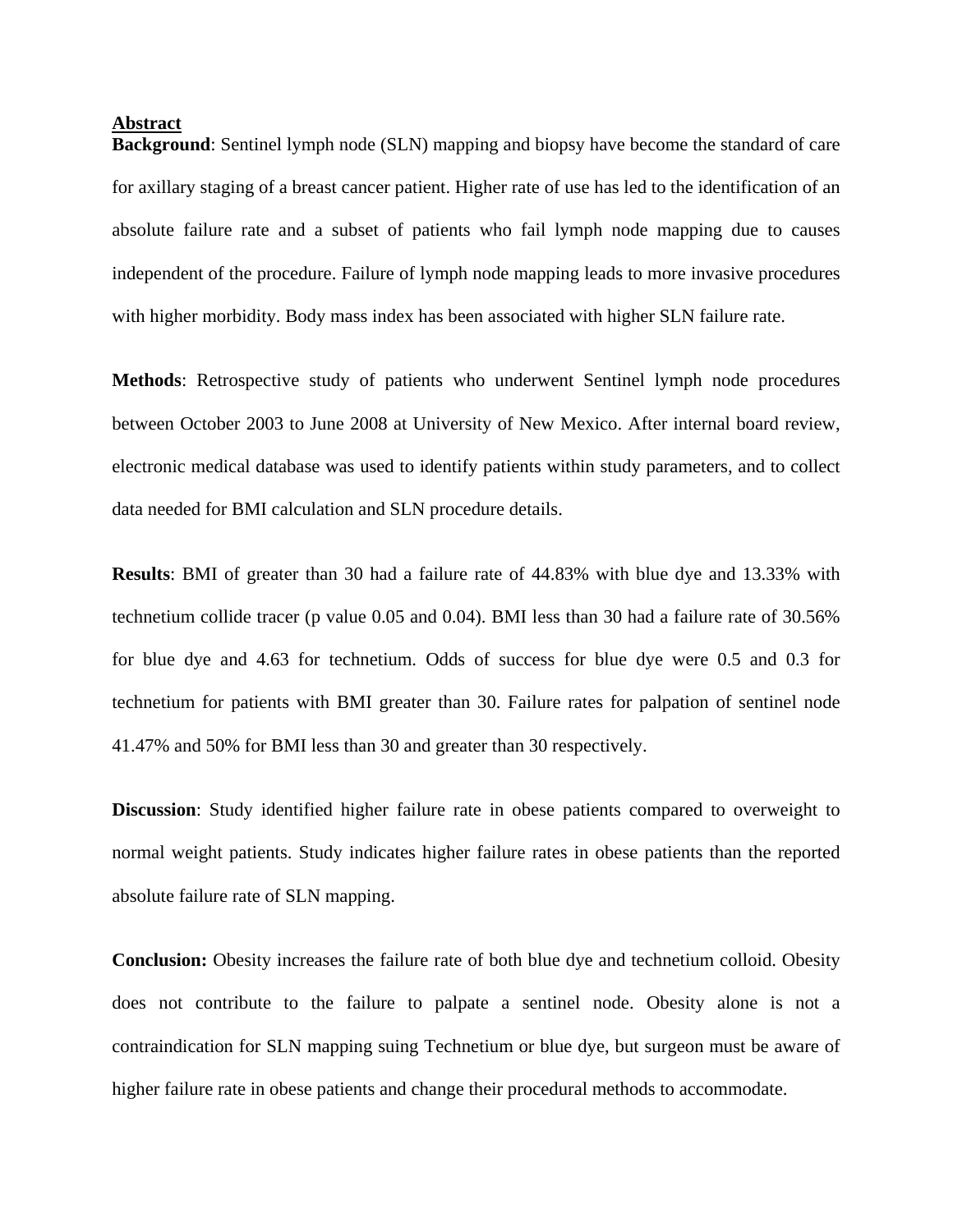#### **Introduction**

Axillary staging is important because it influences overall staging and future decisions regarding adjuvant treatments. However, Axillary dissection can lead to significant side effects, such as lymphedema, nerve injury, chronic pain, neuromas, seroma formation, and increase susceptibility to infections. <sup>1</sup>Further, self-breast exams, screening mammography and access to good healthcare maintenance have led to a decrease in the number of advanced invasive breast cancers that involve the lymph node basins. Therefore, those patients who are early stage and/or without detectable lymph node involvement will not clinically benefit from an axillary lymph node dissection, but may suffer the adverse effects.<sup>1-3</sup>

A sentinel lymph node is defined as the first lymph node or nodes to which a cancer might metastasize from the primary tumor. In order to identify the sentinel lymph node(s), the surgeon injects a radioactive substance (technetium sulfur-labeled colloid) and/or blue dye peritumorally or in the subareolar/dermal lymphatic plexus.<sup>2</sup>Once the SLN is located, the surgeon removes the lymph  $node(s)$ . In addition to a decrease in morbidity, SLNB procedures have reported successful lymph node identification rates between  $65\%$ -94% <sup>2, 4</sup> with false negative rates between 0%-11% and an absolute failure rate that has been reported to be between 1% to 2%. <sup>1, 2, 5, 6</sup>The efficacy of sentinel lymph node identification is reported as 94% using Isosulfan blue dye technique. 4

Many factors have been associated with SLNB mapping failure. For example, injection methods, inadequate volume of tracer, dispersion of the tracer, and time of massage are considered as extrinsic factors that may influence the ability of the mapping dyes or colloids to reach the lymphatic basin. In addition, inflammation around the biopsy site, compression of the lymhatics by the tumor, affects of neoadjuvant chemotherapy treatments, localized edema dye to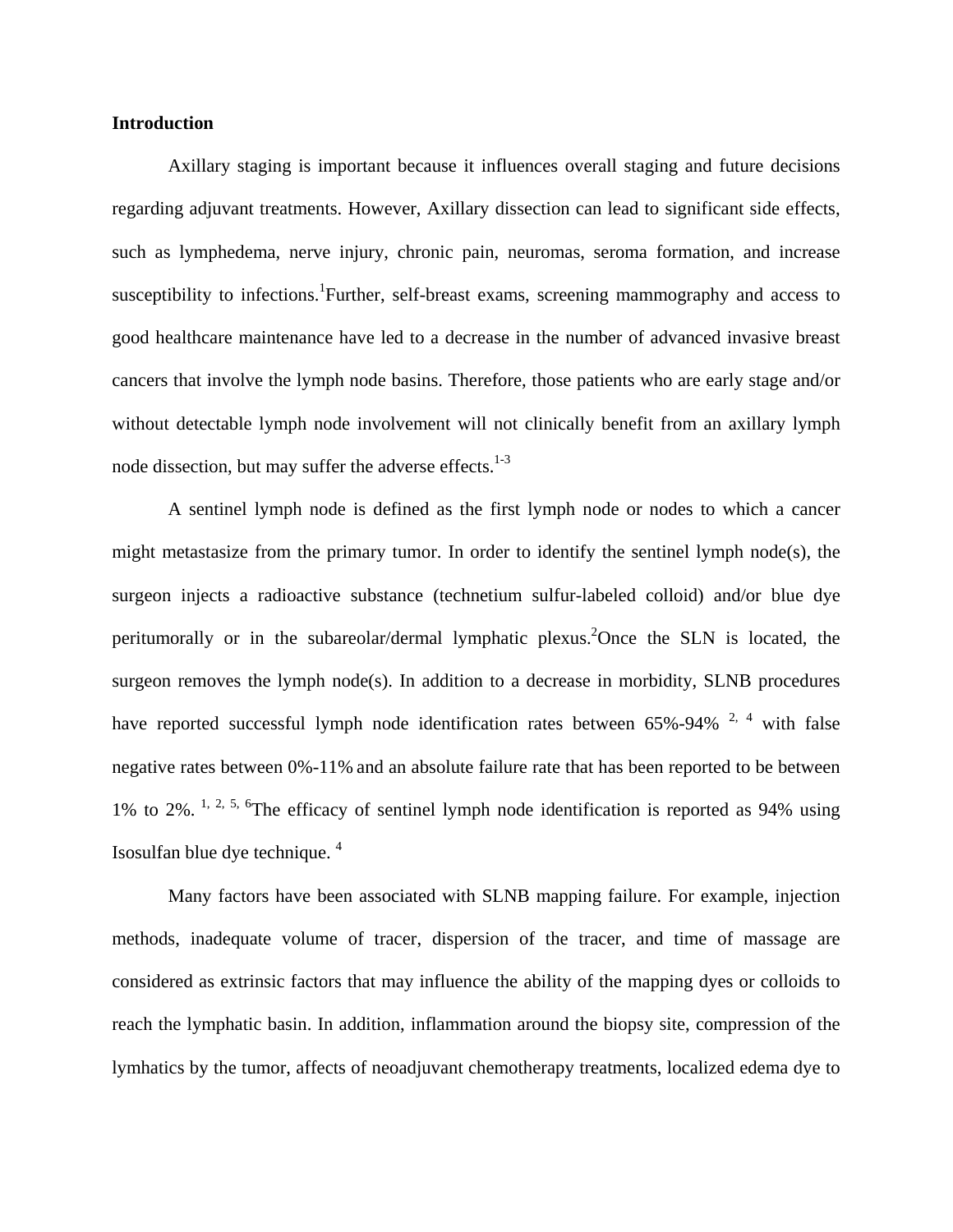blue dye allergy, and other issues such as degree of fatty tissue content have been postulated as possible causes for the failure of  $SLNB^{7.9}$ . A potential serious side-effect of blue dye injection is the possibility of severe anaphylactic allergic reaction at the rate of about 0.7% to 1.9% among patient who undergo SLNB  $^{5, 10-12}$ . In addition, there are observed corollaries which hypothesize that complete replacement of lymph node by tumor cells can hinder dye or colloid penetration into the lymph node that may contribute to failure of proper lymph mapping. Lymph congestion by tumor cells hypothesis has been made largely by observing large dilated lymphatic channels that terminate abruptly at lymph glands later found to be completely replaced by tumor. Furthermore, even with surgeons experienced in SNLB procedure and progressive accumulation of procedural knowledge, there still remains an absolute failure rate that indicates there might be inherent patient factors that contribute to lymphatic mapping failure in a subset of the patients. Identifying this subset of patients ahead of time can potentially benefit the patient by foregoing a lengthy sampling procedure that may lead to increased operative time and/or yield poor quality information in this particular population. Identifying a group of patients who specifically fail to demonstrate blue dye as a means of sentinel lymph node detection can allow this group of patients to forgo exposure to an additional potential allergen that can have serious side effects in some patients.

It is important to identify factors that contribute to the failure of the SLNB procedure, as this can add operative time to a patient's procedure and expose them to potential serious allergens with the use of vital blue dyes. Recent data on SNLB procedural outcomes shows that with an increased use of SLNB procedure, the rate of failure has increased reflexively  $^{2, 4-6}$ . In addition, various side effects, such as anaphylactic reactions,  $9, 11-13$  interference with pulse oximeter<sup>12</sup>, and adverse skin reactions<sup>14</sup> rates will become more prominent. If it is possible to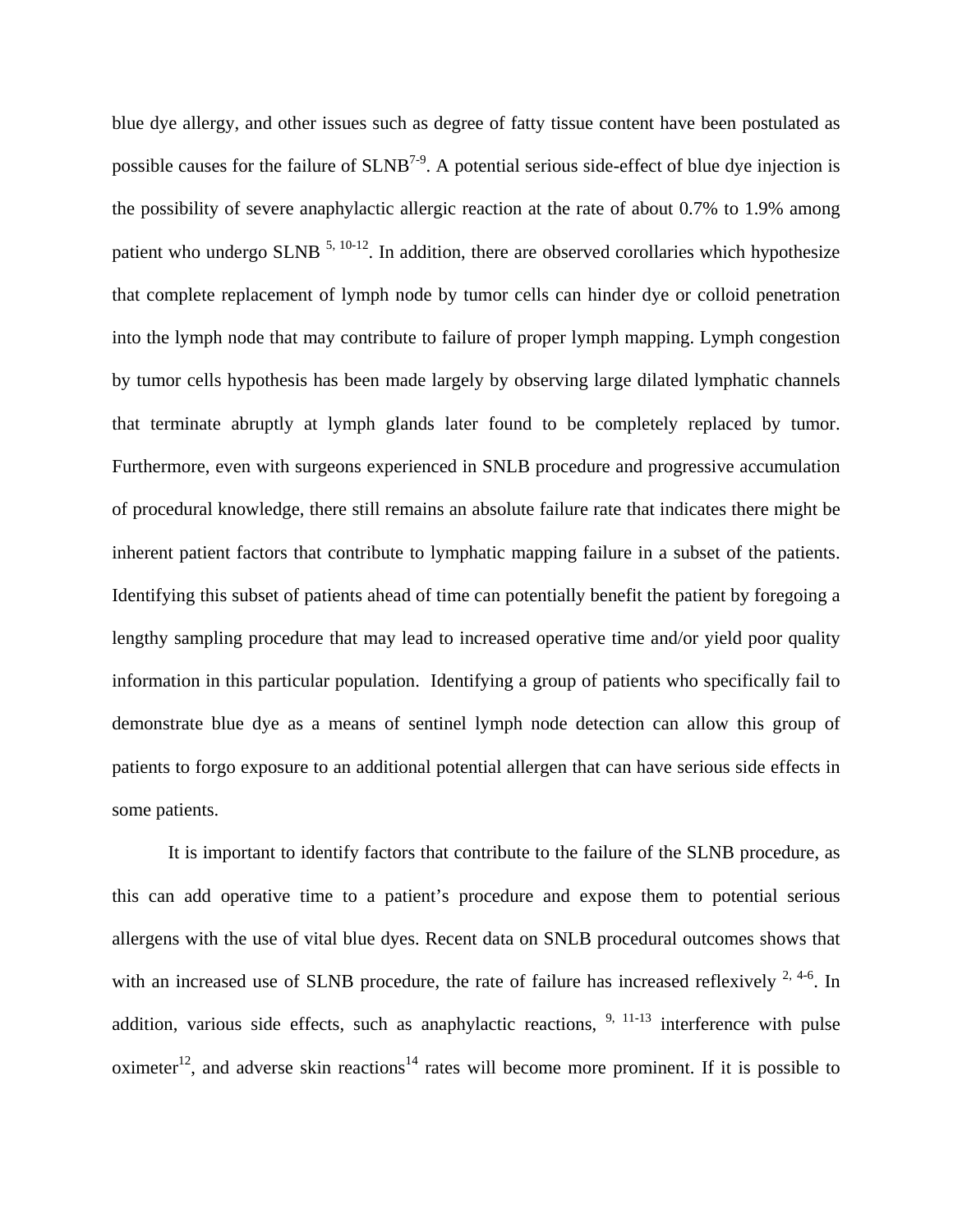identify the subset of patients or characteristics in patients that would correlate to a higher degree of failure, surgical oncologists may be able to avoid subjecting patients to unnecessary procedures and better inform the patients of the benefits versus the drawbacks, which will help promote the autonomy of the patient and increase the overall quality of care that is offered.

We believe that there is a subgroup of breast cancer patients in whom Technetium or blue dyes are unlikely to be efficacious in determining accurate sentinel nodes using standard SLNB techniques. If we can reproducibly identify these patients with preoperative screening criteria, we can potentially save these patients' increased length in operative time and exposure to possible severe allergens.<sup>18, 19</sup> Our main objective is to retrospectively investigate the failure rates of SLNB patients who used blue dye with a BMI greater than 30. SNLB procedural outcomes will be ascertained compared to reported "absolute" failure rate to see if there is a statistically significant difference between our population of interest and reported absolute failure rates with respect to the blue dye, technetium, and the ability of the surgeon to palpate a sentinel node.

#### **Methods**

A retrospective review will be conducted of female breast cancer patients who underwent lymphatic mapping for sentinel node biopsy at the University of New Mexico Hospital from Sep 2003 to June 2008. The data was captured in the University of New Mexico Main Operating Room and Outpatient Surgery and Imaging Services (OSIS) Operating Room operative log database. All patients eligible for our study include those who (1) are female; (2) were 18 years of age or older at the time of treatment; (3) required surgical treatment for diagnosed or suspected invasive malignant breast cancer and also required axillary staging as part of their standard of care treatment, and/or had elected to have therapeutic mastectomy for DCIS, and/or prophylactic mastectomy due to risk factors and had risk of occult invasive malignancy. Patients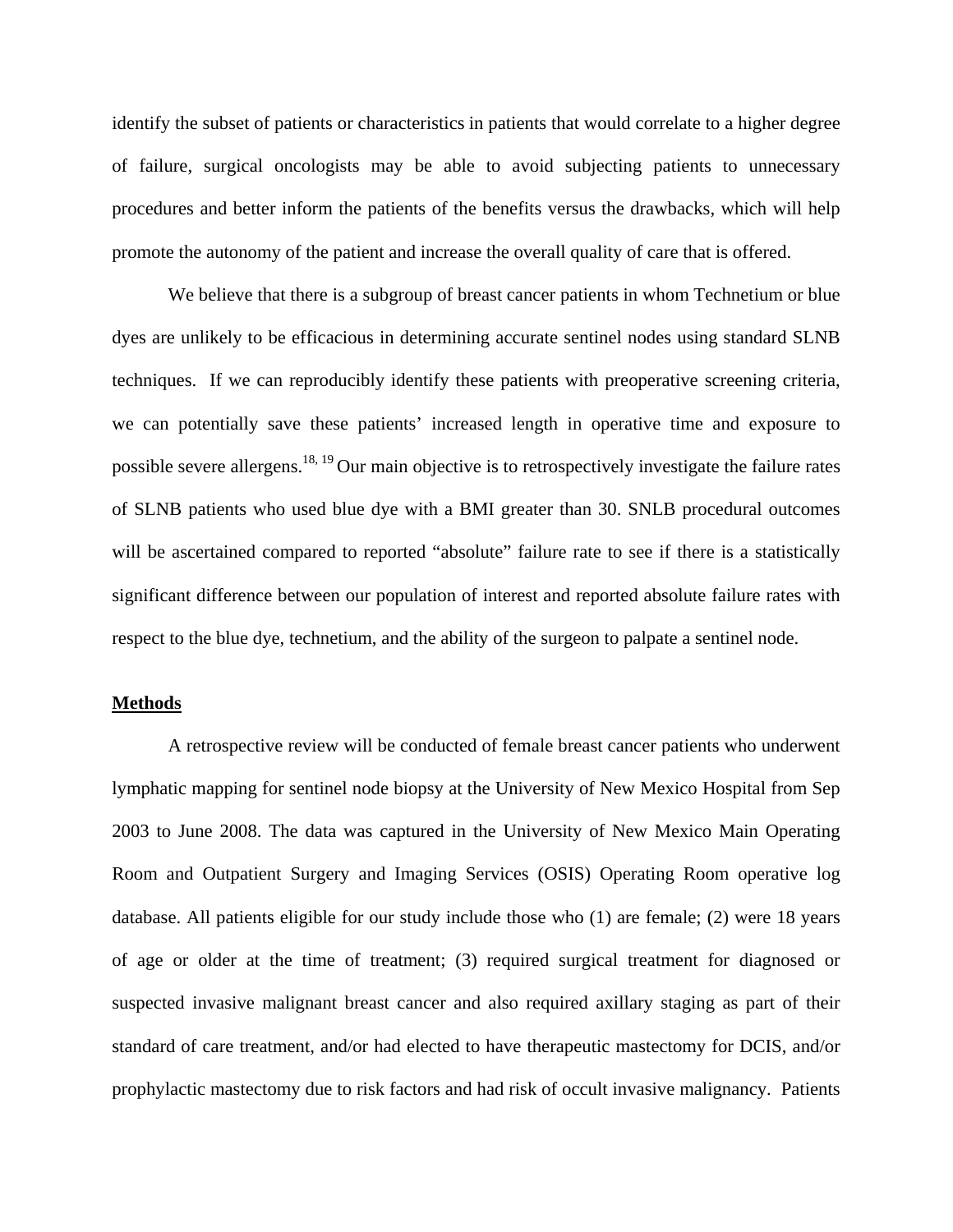who were pregnant or who did not qualify for SLNB under current National Comprehensive Cancer Network (NCCN) treatment guidelines were excluded from the study.

Lymphatic mapping and SLNB were performed at UNM Hospital or OSIS in the standard fashion by surgeons who had met the usual required training and experience with SLNB techniques. Lymph nodes were considered sentinel nodes if they met the following criteria either alone or in combination: (1) blue stained, (2) had a blue lymphatic leading up to the node, (3) had a 10:1 ex vivo ratio of colloid uptake, or (4) were palpable. The axilla was carefully examined at the end of the SLNB procedure, and any additional lymph nodes that were palpable were also removed and sent as additional sentinel nodes. The characteristics of the sentinel nodes were collected from dictated procedure note, operation work sheet, and the finalized pathology report. The data will be used to determine the failure rates between patients whose BMI is less than 30 to patients with BMI greater than 30. The rates will then be compared to reported absolute failure rate to determine if a higher BMI corresponds with higher failure rate in sentinel lymph node mapping.

#### **Results**

Search of University of New Mexico electronic medical data base during the period of September 2003 to June 25, 2008 yielded 560 entries. From the 560 possible entries 198 individual patient records were identified that fit the study parameters. Entries that were rejected were largely due to patient record duplication and Sentinel node mapping other than breast (i.e. skin). Patient age ranged from 24 to 84 with mean age of 55. BMI ranged from 17 to 47 with mean BMI of 29. The ethnic distribution among the patient population reflected Caucasian and Hispanic predominance (Table 1).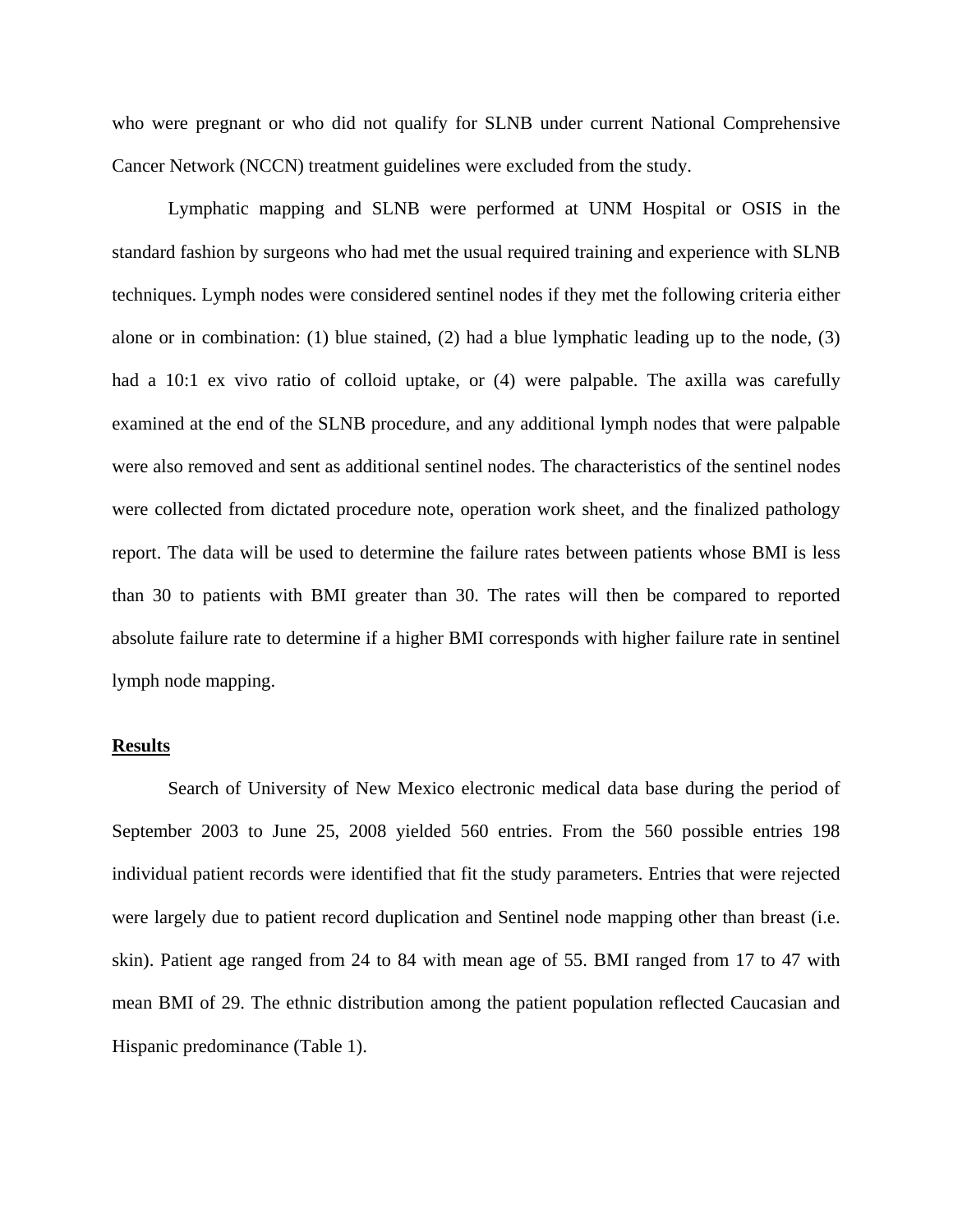Figure 1 shows the success and failure rates of sentinel node identification using blue dye, radioactive tracer and palpation for patients with BMI less than 30 and BMI greater than 30. Our analysis showed that patients who have a BMI less than 30 showed a SLN mapping failure by blue dye to be 30.56% while patient with BMI greater than 30 showed a failure rate of 44.83%. The failure rate showed to be marginally significant with p value of 0.05. The patients with BMI of greater than 30 seem more likely to fail with 0.5 odds of success (table 2). Technetium use showed a failure rate of 4.63% in patients with BMI of less than 30, however, showed a failure rate of 13.33% with failure rate difference being statistically significant ( $p =$ 0.0404). The odds of a surgeon finding a hot node with success with the use of technetium tracer in a patient with BMI greater than 30 were shown to be 0.3 (table 2).

The failure of the surgeon to palpate a sentinel node is 41.47% and 50% in patients whose BMI is less than 30 and greater than 30 respectively. The difference in rates is statistically insignificant ( $p = 0.2547$ ). The odds of success to palpate seem likely to fail with the odds of success of 0.7. Table 2 shows as the BMI cut off increases from 25 to 30 the efficacy of the tracer to detect a sentinel node decreases on all three detection methods.

#### **Discussion**

 Patients' BMI has been considered to be a risk factor for development of breast carcinoma. Further, higher BMIs have been linked to poorer prognosis and more invasive carcinoma at the time of detection.<sup>20</sup> Recently there have been three well designed published studies that have tried to establish a correlation among increases in BMI and SLNB procedural outcomes. 2, 6, 13 Cox et al's studied 1356 SNLB patients with mean BMI of 29.54 and an age range of 20-81. Even though Cox's study indicated that with an increase of one year or 1 unit of BMI decrease the success rate by almost 5%, they concluded that there is only a general trend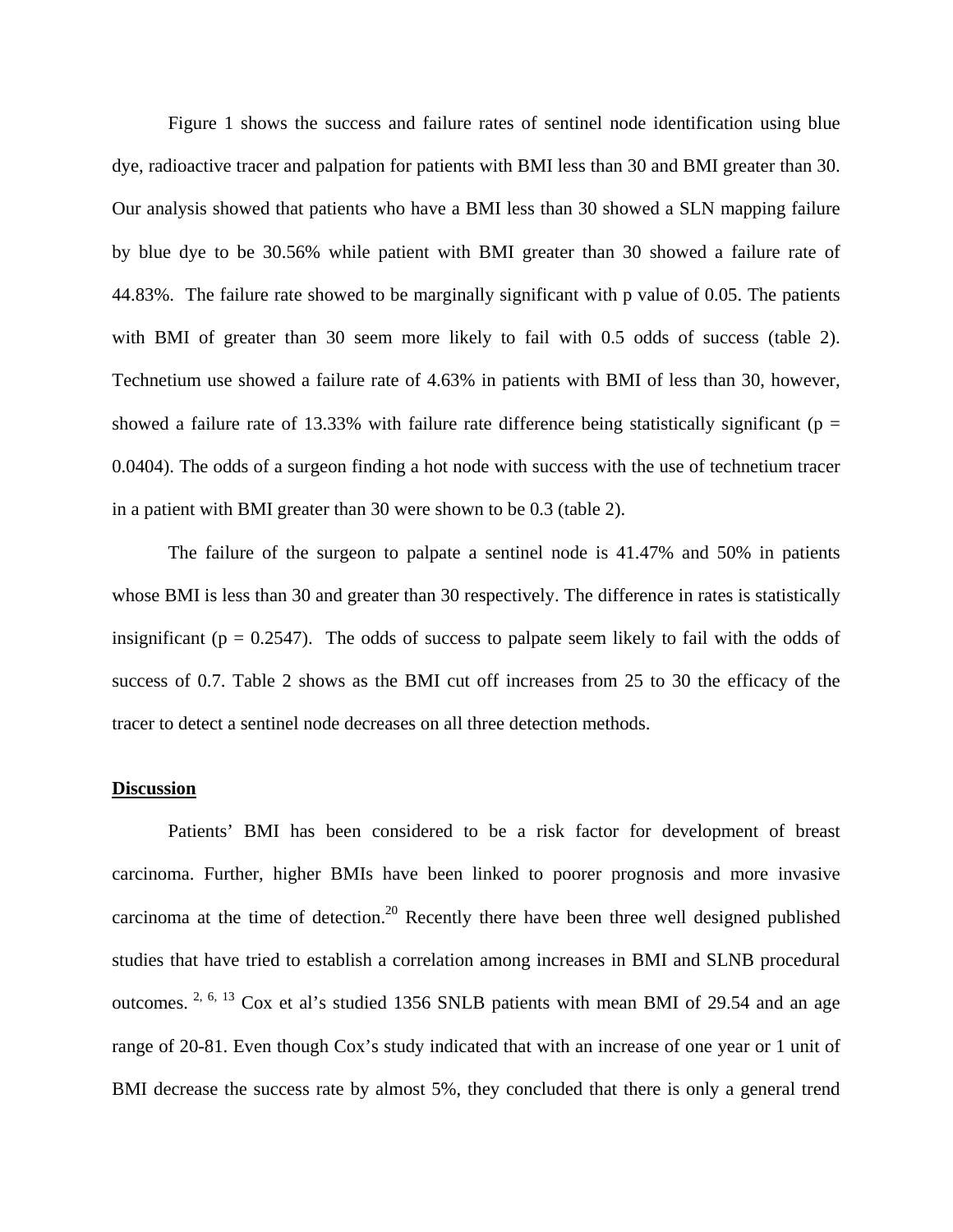which suggests a decrease in the success rate with increasing BMI and age, but this was not found to have statistical significance. Therefore, it is suggested, but not confirmed, that SLNB may be unsuccessful in this patient population<sup>6</sup>. However, Hughes et al who looked at a large spectrum of BMIs similar to the Cox et al study (BMI of 18-54.1) with approximately equal distribution between normal, overweight, and obese patients' concluded that obesity alone does not affect sentinel node identification or contribute to the false negative rate.<sup>2</sup> In addition, another study similar done by Derossis et al looked at BMI and age and concluded that SLNB cannot be contraindicated in patients with increasing weight and age<sup>13</sup>.

Our study which looked at BMI of 30, which demarcates normal to overweight from obese individuals, showed that obesity itself seems to be a significant variable that contributes to failure of sentinel node mapping using both blue dye (methylene blue and lymphazurin). The odds of success using blue dye in an obese patient were approximated to be 0.5 or almost a fifty percent chance of failure, while the normal to overweight patient showed a higher success rate. Our study's Sentinel Node mapping failure rate seems to be at a higher rate and statistically significant compared to Cox study. However, our study has less power. Further, our study showed there is a significant effect on the failure of lymph mapping using technetium colloid. However, the ability to palpate a sentinel node seem not be affected by obesity. While the reported overall failure in sentinel lymph node detection approximately 1-2%, our study seem to indicate it would be higher in obese patients.

It is unclear why failure increases with increasing BMI, but the increase adiposity might contribute to slower lymphatic flow. This might be the reason why the obese patients have higher failure rates in both blue dyes and technetium colloids. As our study's trend indicate, as patients BMI increase, a surgical oncologist must be aware that the chances of failure of both technetium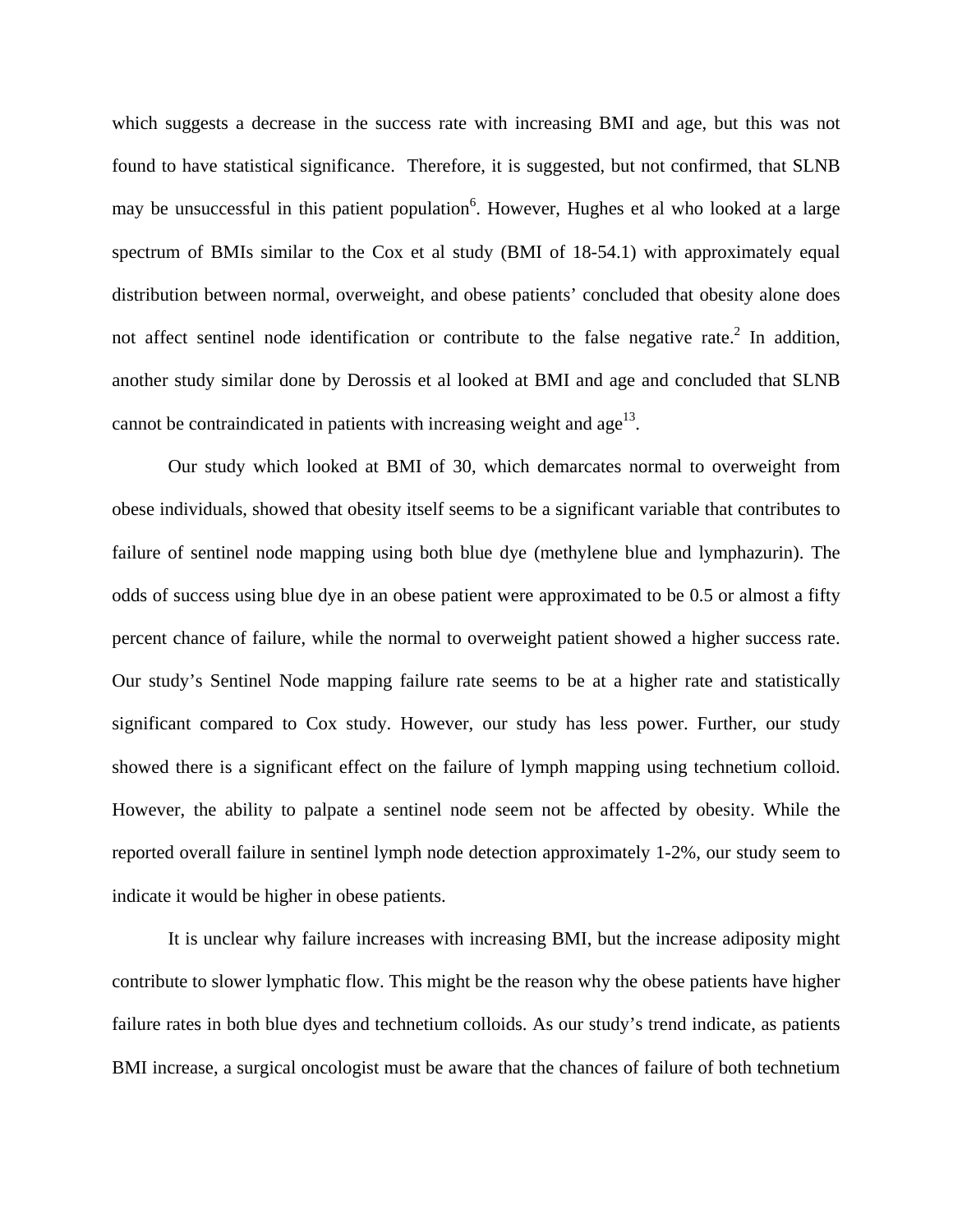colloid and blue dye have a higher chance of failure with current practice guidelines. Therefore, surgeon might want to consider employing other methods such as longer massage or more time for lymph drainage to ensure lymph spread before interrogating for sentinel nodes. We anticipate more reliable and increased success rates for sentinel lymph mapping will reduce morbidity associated with sentinel node procedures.

 Obesity alone might not contribute to failure of sentinel nodes because our study still shows considerable failure rate even among normal to overweight category. Therefore, other characteristics inherent to the patient might contribute to failure.

 $\setminus$ 

 $\setminus$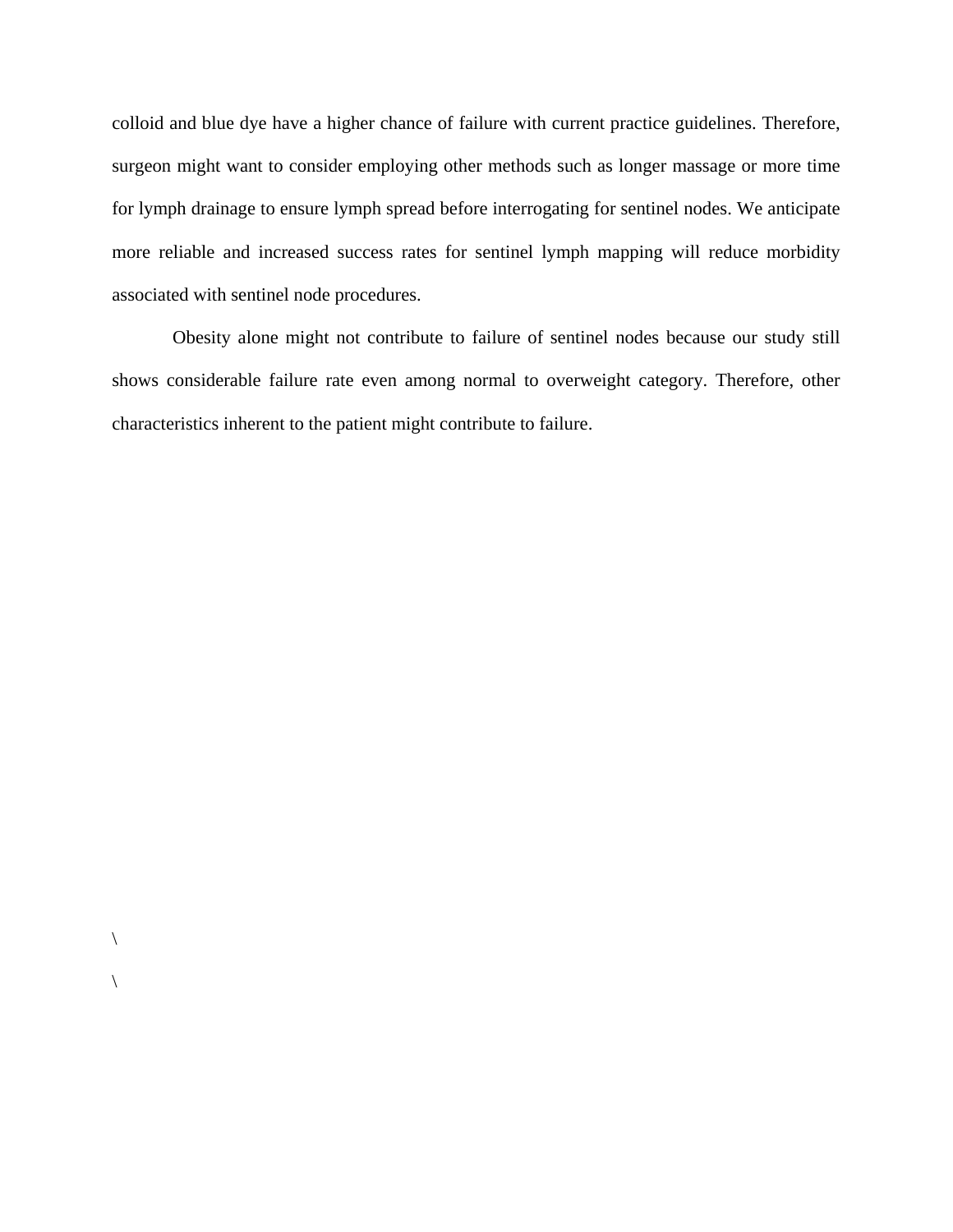### **Acknowledgments**

Thank you to Dr. Anne Marie Wallace, whose guidance throughout this process made it possible for this study to be completed.

Thank you to Dr. Sang-Joon Lee for helping with biostatistics.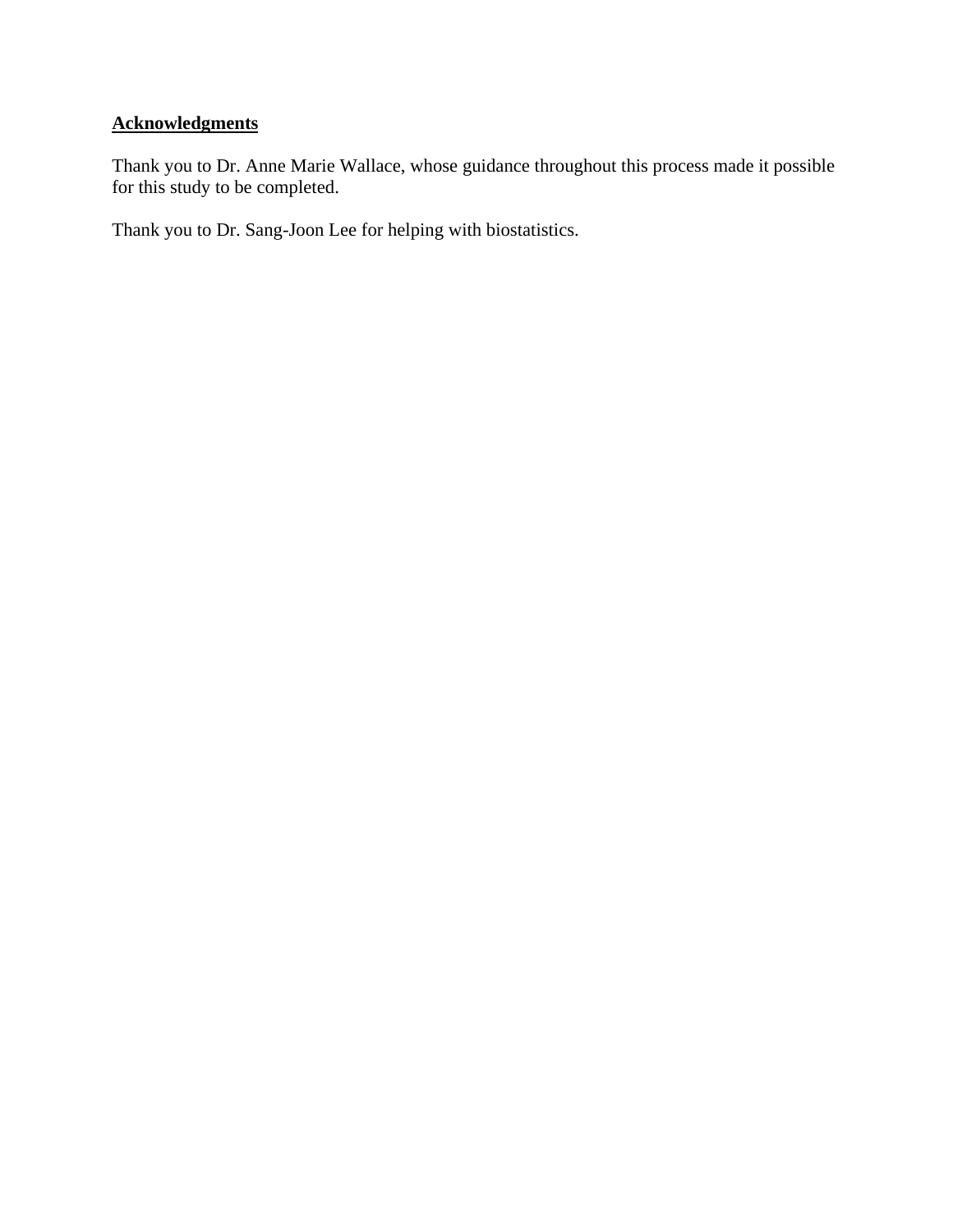#### **References**

- 1. Hughes M, Goffman T, et al. obesity and lymphatic mapping with sentinel node biopsy in breast cancer. The American Journal of Surgery 2004; 187: 52-57
- 2. Zogaski, T, Wetherille, R, et al. Intraoperative subareolar injection of  $99m$ Tc-Lebeled sulfur colloid results in consistent sentinel lymph node indemnification" Annals of surgical oncology. 2005. 167-172
- 3. Veronesi U, Paganelli G, Galimberti V, et al. Sentinel node biopsy to avoid axillary dissection in breast cancer with clinically negative lymph-nodes. Lancet 1997; 349: 1864–1867.
- 4. Thevarajah S, Huston T, et al, A comparison of adverse reactions associated with isosulfan blue versus methylene blue in sentinel node biopsy for breast cancer. The American journal of surgery 2005; 189: 236-239
- 5. Hirsch JI, Tisnado J, Cho SR, Beachley MC. Use of isosulfanblue for identification of lymphatic vessels: experimental and clinical evaluation. American Journal of Roentgenology. 1982; 139:1061–1064.
- 6. Cox CE, Dupont E, et al. Age and body mass index may increase the chance of failure in Sentinel lymph node Biopsy for women with breast cancer. The Breast Journal. 2002;8: 88-91
- 7. Chagpar B, Martin R, et al. Factors predicting failure to identify sentinel lymph node in breast cancer. Journal of Surgery 2005;138:56-63
- 8. Amr D, Boderick-Villa G, et al. Adverse drug reactions during lymphatic mapping and sentinel node biopsy for solid tumor neoplasm. [American Surgery.](javascript:AL_get(this,%20) 2005 Sep; 71(9):720- 4.
- 9. Raut C, Hunt K, et al. Incidence of anaphylactic reactions to isosulfan blue dye during breast carcinoma lymphatic mapping in patients treated with preoperative prophylaxis. American Cancer Society 2005; 104:692-699
- 10. Wisely NA, Zeiton A, et al. Use of isosulfan blue in breast surgery interferes with the pulse oximetry. Anesthesia 2005; 60: 625-626
- 11. Cimmino VM, Brown AC, Szocik JF, et al. Allergic reactions to isosulfan blue during sentinel node biopsy—a common event. Surgery. 2001; 130:439–442.
- 12. Leong SP, Donegan E, Heffernon W, et al. Adverse reactions to isosulfan blue during selective sentinel lymph node dissection in melanoma. Annals of Surgical Oncology. 2000; 7:361–366.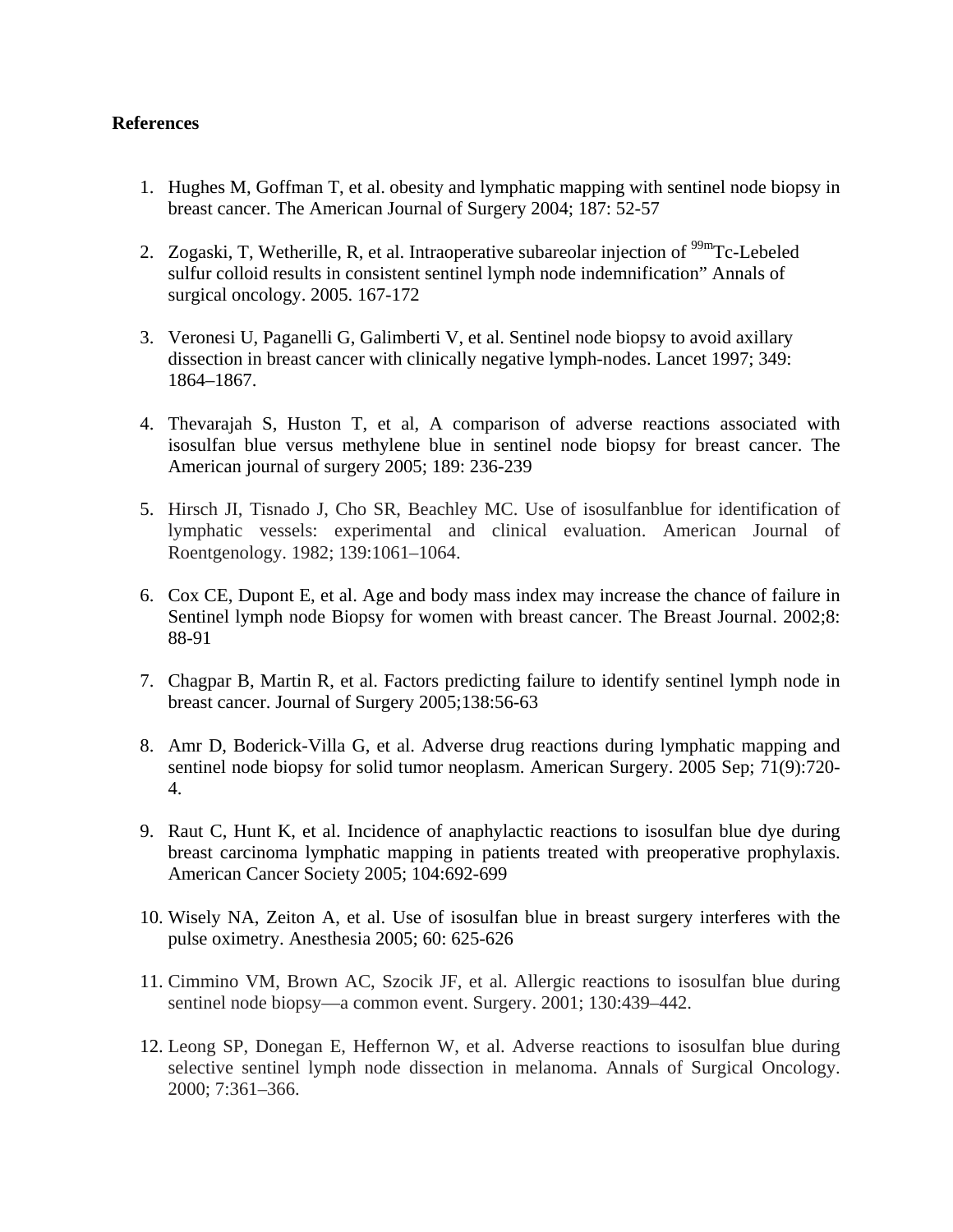- 13. Derossis A, Fey J, et al. Obesity influence out comes of sentinel node biopsy in early stage breast cancer. Journal of American college of surgeon 2003; 197: 896-901
- 14. [Krag DN,](http://www.ncbi.nlm.nih.gov/entrez/query.fcgi?db=pubmed&cmd=Search&itool=pubmed_AbstractPlus&term=%22Krag+DN%22%5BAuthor%5D) [Julian TB](http://www.ncbi.nlm.nih.gov/entrez/query.fcgi?db=pubmed&cmd=Search&itool=pubmed_AbstractPlus&term=%22Julian+TB%22%5BAuthor%5D), et al. NSABP-32: Phase III, randomized trial comparing axillary resection with sentinal lymph node dissection: a description of the trial. Annals Surgical Oncology. 2004 Mar;11(3 Suppl):208S-10S
- 15. Lucci A, McCall LM**,** et al. Surgical Complications Associated With Sentinel Lymph Node Dissection (SLND) Plus Axillary Lymph Node Dissection Compared With SLND Alone in the American College of Surgeons Oncology Group Trial Z0011. J Clinical Oncology. 2007 May 7. (Epub ahead of print)
- 16. White RL, Wilke LG. Update on the NSABP and ACOSOG breast cancer sentinel node trials. American Surgeon. 2004 May;70(5):420-4
- 17. Harlow SP, Krag DN, Julian TB, et al. Pre-randomization Surgical Training for the National Surgical Adjuvant Breast and Bowel Project (NSABP) B-32 trial: a randomized phase III clinical trial to compare sentinel node resection to conventional axillary dissection in clinically node-negative breast cancer. Annals of Surgery. 2005 Jan;241(1):48-54
- 18. Stradling B, Aranha G, Gabram S et al. Adverse skin lesions after methylene blue injections for sentinel lymph node localization. American Journal Surgery 2002: 184: 350–352.
- 19. Tsopelas C, Sutton R. Why certain dyes are useful for localizing the sentinel lymph node. Journal of Nuclear Medicine 2002: 43:1377–1382.
- 20. Cold S, Hansen S, Overvad K, et al. A women's build and the risk for breast cancer. Eur J Cancer 1998:34: 1163-74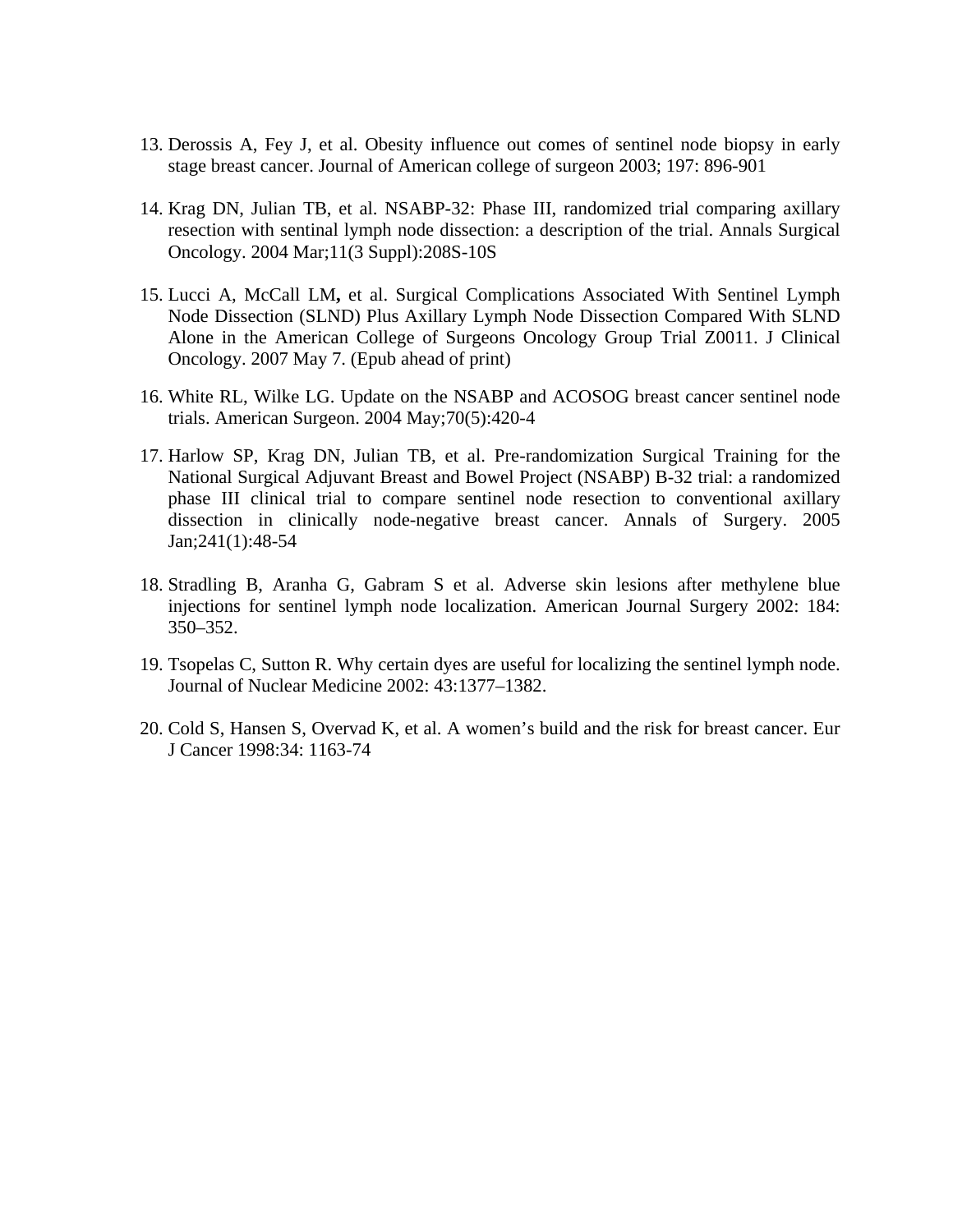## **Tables and Figures**

# Table 1: Patient Characteristics

| Characteristic                |                            | Number         |         |
|-------------------------------|----------------------------|----------------|---------|
|                               |                            |                |         |
| age (196)                     |                            |                |         |
|                               | Age range                  | $24 - 84$      |         |
|                               | mean                       | 55             |         |
|                               | median                     | 56             |         |
| Body mass index ( $n = 197$ ) |                            |                |         |
|                               | <b>BMI</b> range           | $17 - 47$      |         |
|                               | mean                       | 29             |         |
|                               | median                     | 29             |         |
| Ethnicity ( $n=198$ )         |                            |                |         |
|                               | White                      | 102            | (52%)   |
|                               | Hispanic                   | 66             | (33%)   |
|                               | Native American            | 15             | (8%)    |
|                               | African American           | $10\,$         | (5%)    |
|                               | Other                      | $\sqrt{5}$     | (3%)    |
| Bra Cup size ( $n=97$ )*      |                            |                |         |
|                               | $\boldsymbol{\mathsf{A}}$  | 5              | (5%)    |
|                               | $\, {\bf B}$               | 22             | (23%)   |
|                               | $\mathbf C$                | 33             | (34%)   |
|                               | D                          | 25             | (26%)   |
|                               | $\mathord{>}D$             | $\tau$         | (7%)    |
|                               | <b>Breast Augmentation</b> | $\mathbf{1}$   | (1%)    |
|                               | Pendulous breast           | $\overline{4}$ | (4% )   |
| Stage $(n = 161)$             |                            |                |         |
|                               | $\rm I$                    | 89             | (55%)   |
|                               | <b>IIA</b>                 | 44             | (27%)   |
|                               | $\rm IIB$                  | 11             | (7%)    |
|                               | <b>IIIA</b>                | 12             | (7%)    |
|                               | <b>IIIB</b>                | $\mathfrak{Z}$ | (2%)    |
|                               | IIIC                       | $\mathbf{1}$   | $(1\%)$ |
|                               | ${\rm IV}$                 | $\mathbf{1}$   | $(1\%)$ |

*\*Bra cup size was not consistently reported*